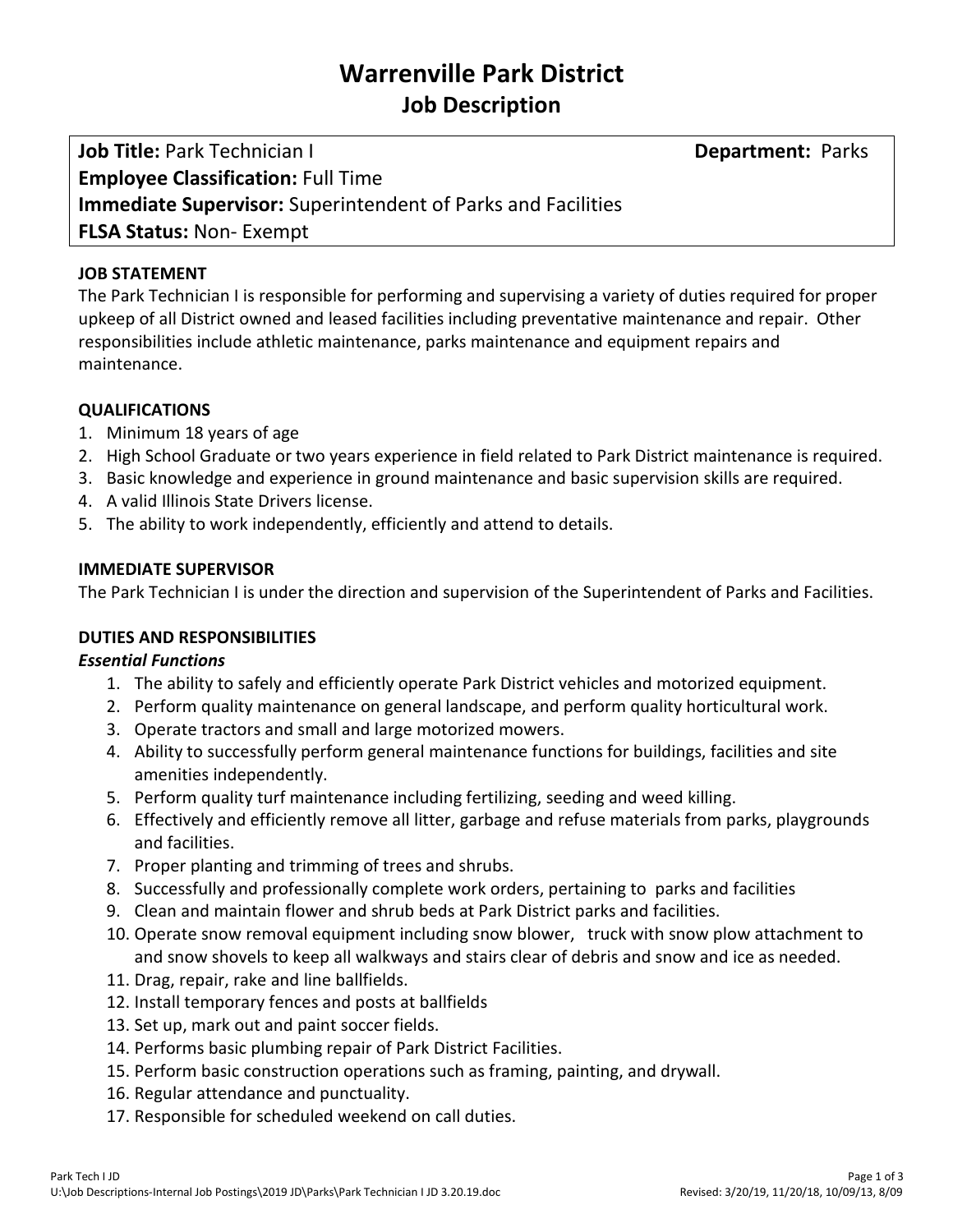## *Essential Functions, cont'd*

- 18. Ability to work weekends and holidays and assist with special events as needed.
- 19. Provide superior levels of customer service to Park District Patrons.
- 20. Performs other assignments as may be assigned by the Superintendent of Parks and Facilities.

## *Knowledge, Skills and Abilities*

- 1. Ability to operate motorized vehicles.
- 2. Ability to operate motorized equipment
- 3. Ability to climb and/or work from step or extension ladders and mechanical lift
- 4. Ability to operate hand and self propelled power equipment
- 5. Ability to successfully complete construction projects such as framing, painting and drywall
- 6. Electrical knowledge a plus
- 7. Ability to lift up to 50 lbs.
- 8. Knowledge of and the ability to maintain and care for turf trees, buildings, vehicles, equipment and repair of same
- 9. Ability to follow directions
- 10. Ability to work independently
- 11. Ability to use public relations techniques with the public
- 12. Ability to function independently, possessing a high degree of self-motivation and self-direction.
- 13. Skill in oral communication and the ability to use these in establishing effective working relationships with district employees, Board of Commissioners, community officials and the public
- 14. Ability to resolve problems, handle conflict, and make effective decisions under pressure
- 15. Ability to make correct and safe judgments under "normal" and highly stressful circumstances and situations
- 16. Must exhibit good problem solving and good judgments in keeping with the mission of the District
- 17. Ability to use safe practices in accomplishing work

# *Safety Responsibilities*

- 1. Actively support the loss control program that will effectively control and reduce accidents
- 2. Obey the practical safety rules, regulations and procedures established by the loss control program that is pertinent to the activities conducted by the department
- 3. Maintain a working knowledge of all general and departmental specific safety rules
- 4. Obey and enforce the practical safety rules, regulations, and procedures established by the loss control program that is pertinent to the activity of the department
- 5. Provide continuing safety instruction while issuing daily work assignments to focus attention upon potential hazards, changes in work conditions and procedure
- 6. Enforce safety rules and improve employee and public knowledge of the same by confronting and correcting unsafe behavior and conditions
- 7. Take corrective action for any unsafe condition that is observed which could adversely affect the safety of employees or the public
- 8. Continually observe and evaluate work conditions and work procedures to detect and correct unsafe conditions and practices
- 9. Maintain a working knowledge of all general and departmental specific safety rules and plans.
- 10. Inspect work areas for compliance with safe work practices and rules
- 11. Assist with emergency procedures and building evacuation
- 12. Promptly report to supervisor all accidents, incidents and injuries occurring within the course of employment, no matter how minor